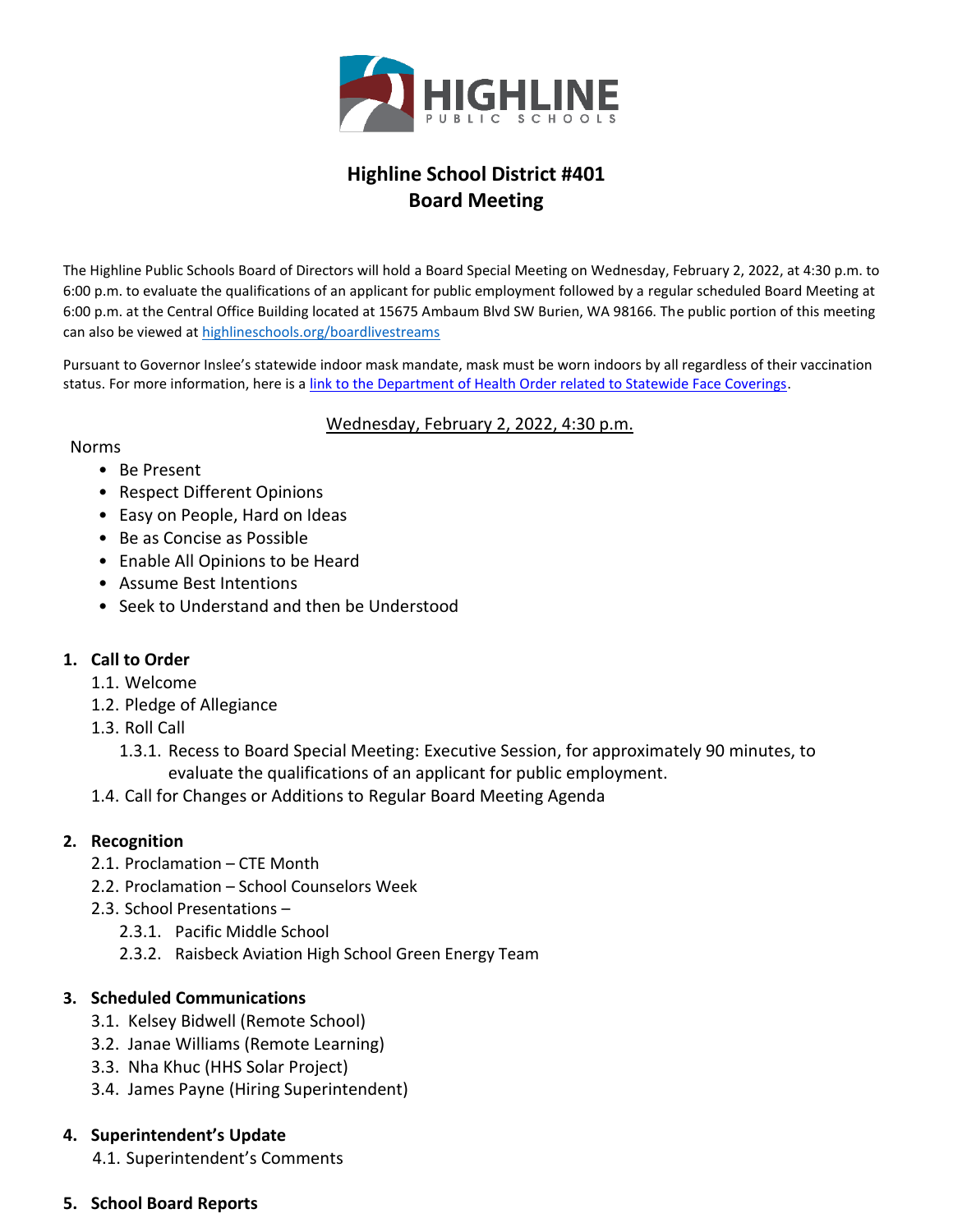- 5.1. Superintendent Search Update
- 5.2. Legislative Report
- 5.3. Director Reports

# **6. Consent Agenda**

- 6.1. Approval of Board Meeting Minutes
	- 6.1.1. January [19, 2022,](https://www.highlineschools.org/fs/resource-manager/view/e2a84c04-49a6-452b-9817-0d6e27b93f48) Board Meeting
	- 6.1.2. [January 24, 2022,](https://www.highlineschools.org/fs/resource-manager/view/c654352a-545f-4a6a-a3c6-69bcc1b550b2) Board Special Meeting
	- 6.1.3. [January 26, 2022,](https://www.highlineschools.org/fs/resource-manager/view/93517e6b-ee25-4736-a0d5-fc0ddb012208) Board Special Meeting
- 6.2. Approval of [Payroll Warrant](https://www.highlineschools.org/fs/resource-manager/view/a63e4afa-1fbb-4dfe-a702-8880935db7d9) and **Accounts Payable Vouchers**, Director Bradford and Director Howell
- 6.3. Approval of Board Financial Report
	- 6.3.1. [October 2021 Board Financial Report](https://www.highlineschools.org/fs/resource-manager/view/3f446fb3-7b8b-4562-90e9-1dc0a0e8b71c)
	- 6.3.2. [November 2021 Board Financial Report](https://www.highlineschools.org/fs/resource-manager/view/9a1a52ad-fbaa-4541-bc78-a8795704bb45)
- 6.4. [Personnel Report](https://www.highlineschools.org/fs/resource-manager/view/9f89b605-4e34-466c-a903-2f51fe647ffb)

# **7. Items Removed from the Consent Agenda**

## **8. Action Items**

- 8.1. [PSSC Approval to Purchase Technology Equipment](https://www.highlineschools.org/fs/resource-manager/view/6547d495-3592-48ca-86ef-ebef20881c40) Approval of this motion would approve the purchase of technology related equipment in the amount of \$272,821.19.
- 8.2. [Revisions to Board Policies 2409, Credit for Competency/Proficiency; Policy 2413, CTE Equivalency](https://www.highlineschools.org/fs/resource-manager/view/39baa6d6-9eec-4a6a-bfbb-f1247d09aaca)  [Credits; and Policy 2414, Mastery Based Learning](https://www.highlineschools.org/fs/resource-manager/view/39baa6d6-9eec-4a6a-bfbb-f1247d09aaca)  Approval of this motion would approve the revisions to Policies 2409, 2413, and 2414.
- 8.3. [Revision of Board Policy 5411, Vacation](https://www.highlineschools.org/fs/resource-manager/view/47661d07-d7f4-4598-96eb-4bfebe3c0ad3) Approval of this motion would approve revised Policy 5411 – Vacation.
- 8.4. [Contract with American Logistics Company, LLC for 2021-22](https://www.highlineschools.org/fs/resource-manager/view/939efe25-eca6-408d-91ae-a87a51be569a)

Approval of this motion would approve the contract with ALC, LLC to provide McKinney Vento students transportation under the budget 990B 5282 5738.

8.5. [Approval of Highline High School Environmental Club Solar Project](https://www.highlineschools.org/fs/resource-manager/view/c256c3a2-96da-49c2-8271-7e4907d1ed05)

Approval of this motion would approve the expenditure of up to \$424,975 in capital bond funds, grants, possible credits, and donations, for the installation of a 100-kilowatt solar panel system on the rooftop of the new Highline High School building.

8.6. [Approval to Award MicroK12 Contract for Security Video Replacement, Phase 1](https://www.highlineschools.org/fs/resource-manager/view/ee1c6633-057f-4ca7-82ef-b9680d9d9c14)

Approval of this motion would approve the award of the contract for installation, Security Video Replacement, Phase 1, which allows the Superintendent, upon receipt of all submittal requirements, to sign the construction contract with MIcroK12, in the amount of \$882,036.08, plus Washington sales tax of \$89,085.64, for a total of \$971,121.72.

## **9. Introduction Item**

\$5,915,006.90.

9.1. [Purchase of District Wide Promethean Boards for Classrooms](https://www.highlineschools.org/fs/resource-manager/view/f3d0da61-4cc1-444b-883d-04dbf90de0a8) Approval of this motion would approve the purchase of Promethean Boards in the amount of